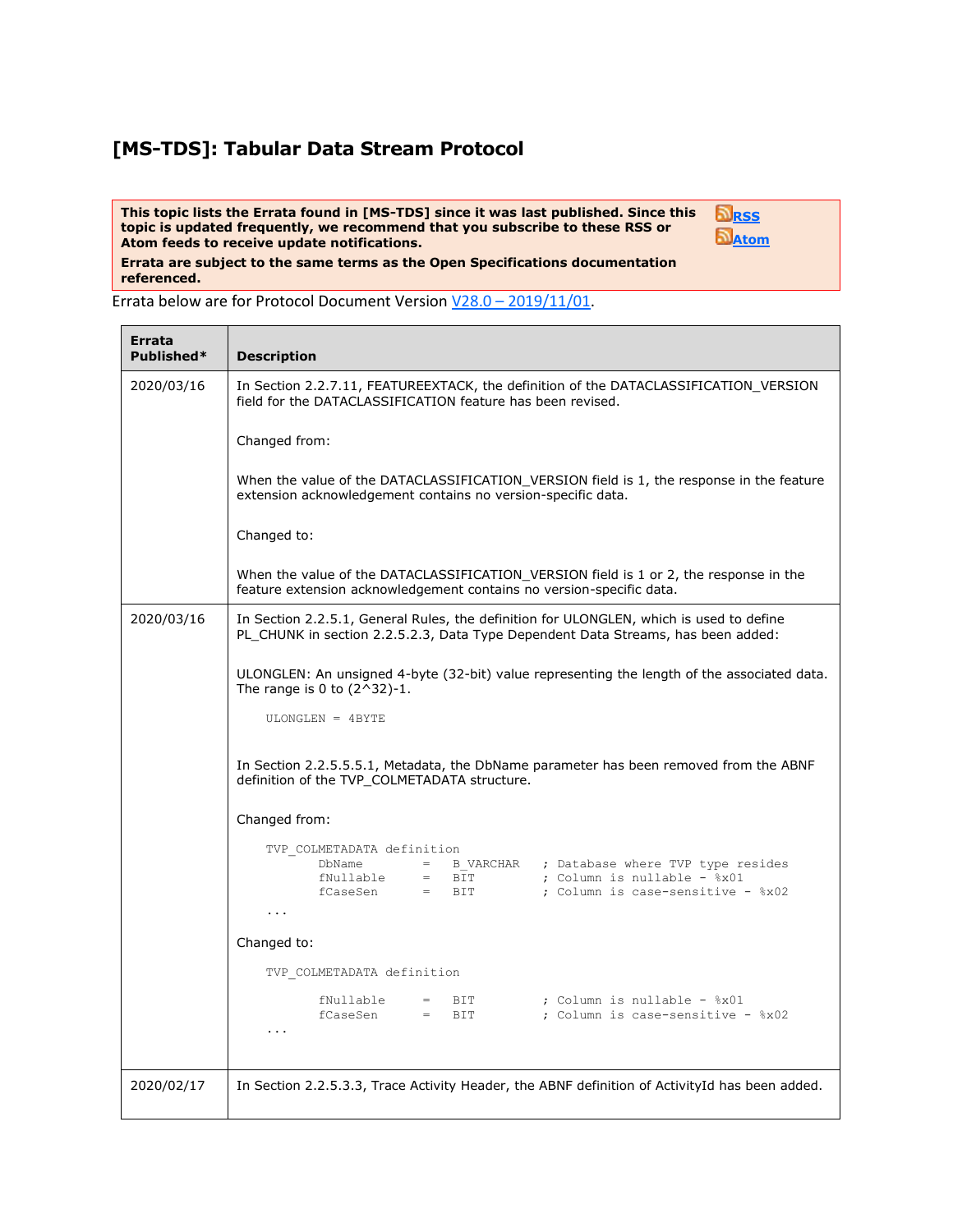| Errata<br>Published* | <b>Description</b>                                                                                                                                                                                      |                                                  |                                                                                           |  |  |  |
|----------------------|---------------------------------------------------------------------------------------------------------------------------------------------------------------------------------------------------------|--------------------------------------------------|-------------------------------------------------------------------------------------------|--|--|--|
|                      | Changed from:                                                                                                                                                                                           |                                                  |                                                                                           |  |  |  |
|                      | <b>Stream-Specific Rules:</b>                                                                                                                                                                           |                                                  |                                                                                           |  |  |  |
|                      | GUID ActivityID                                                                                                                                                                                         |                                                  | = 16BYTE ; client application activity id<br>; used for debugging purposes                |  |  |  |
|                      | ActivitySequence<br>sequence                                                                                                                                                                            | $=$ ULONG                                        | ; client application activity<br>; used for debugging purposes                            |  |  |  |
|                      |                                                                                                                                                                                                         |                                                  |                                                                                           |  |  |  |
|                      | Changed to:<br><b>Stream-Specific Rules:</b>                                                                                                                                                            |                                                  |                                                                                           |  |  |  |
|                      | GUID ActivityID                                                                                                                                                                                         |                                                  | = 16BYTE ; client application activity id<br>; used for debugging purposes                |  |  |  |
|                      | ActivitySequence                                                                                                                                                                                        | $=$ ULONG                                        | ; client application activity sequence<br>; used for debugging purposes                   |  |  |  |
|                      | ActivityId                                                                                                                                                                                              | = GUID ActivityID<br>ActivitySequence            |                                                                                           |  |  |  |
|                      | In Section 2.2.6.5, PRELOGIN, the ABNF definition of ACTIVITYID has been added to stream-<br>specific rules and ACTIVITYID has been added to the definition of TRACEID in the<br>PL_OPTION_TOKEN table. |                                                  |                                                                                           |  |  |  |
|                      | Changed from:                                                                                                                                                                                           |                                                  |                                                                                           |  |  |  |
|                      | Stream-Specific Rules:                                                                                                                                                                                  |                                                  |                                                                                           |  |  |  |
|                      | $\cdot$ $\cdot$ $\cdot$<br>GUID CONNID<br>$=$ $-$                                                                                                                                                       | 16BYTE                                           | ; client application trace id<br>; used for debugging purposes                            |  |  |  |
|                      | GUID ActivityID<br>$=$<br>ActivitySequence<br>$=$ .                                                                                                                                                     | 16BYTE<br>; used for debugging purposes<br>ULONG | ; client application activity id<br>; client application activity                         |  |  |  |
|                      | sequence                                                                                                                                                                                                |                                                  | ; used for debugging purposes                                                             |  |  |  |
|                      | .                                                                                                                                                                                                       |                                                  |                                                                                           |  |  |  |
|                      | PL_OPTION_TOKEN                                                                                                                                                                                         | Value                                            | Description                                                                               |  |  |  |
|                      | $\cdots$                                                                                                                                                                                                | $\sim$ $\sim$                                    | $\cdots$                                                                                  |  |  |  |
|                      | TRACEID                                                                                                                                                                                                 | 0x05                                             | PL OPTION DATA = GUID CONNID<br>ACTIVITY GUID<br>SEQUENCE ID                              |  |  |  |
|                      |                                                                                                                                                                                                         |                                                  |                                                                                           |  |  |  |
|                      | $\cdots$                                                                                                                                                                                                | $\sim$ $\sim$                                    | $\sim$ $\sim$                                                                             |  |  |  |
|                      |                                                                                                                                                                                                         |                                                  |                                                                                           |  |  |  |
|                      | Changed to:                                                                                                                                                                                             |                                                  |                                                                                           |  |  |  |
|                      | <b>Stream-Specific Rules:</b>                                                                                                                                                                           |                                                  |                                                                                           |  |  |  |
|                      | $\cdots$<br>GUID CONNID<br>$=$                                                                                                                                                                          | 16BYTE                                           | ; client application trace id<br>; used for debugging purposes<br>; introduced in TDS 7.4 |  |  |  |
|                      | GUID ActivityID<br>$=$                                                                                                                                                                                  | 16BYTE                                           | ; client application activity id                                                          |  |  |  |